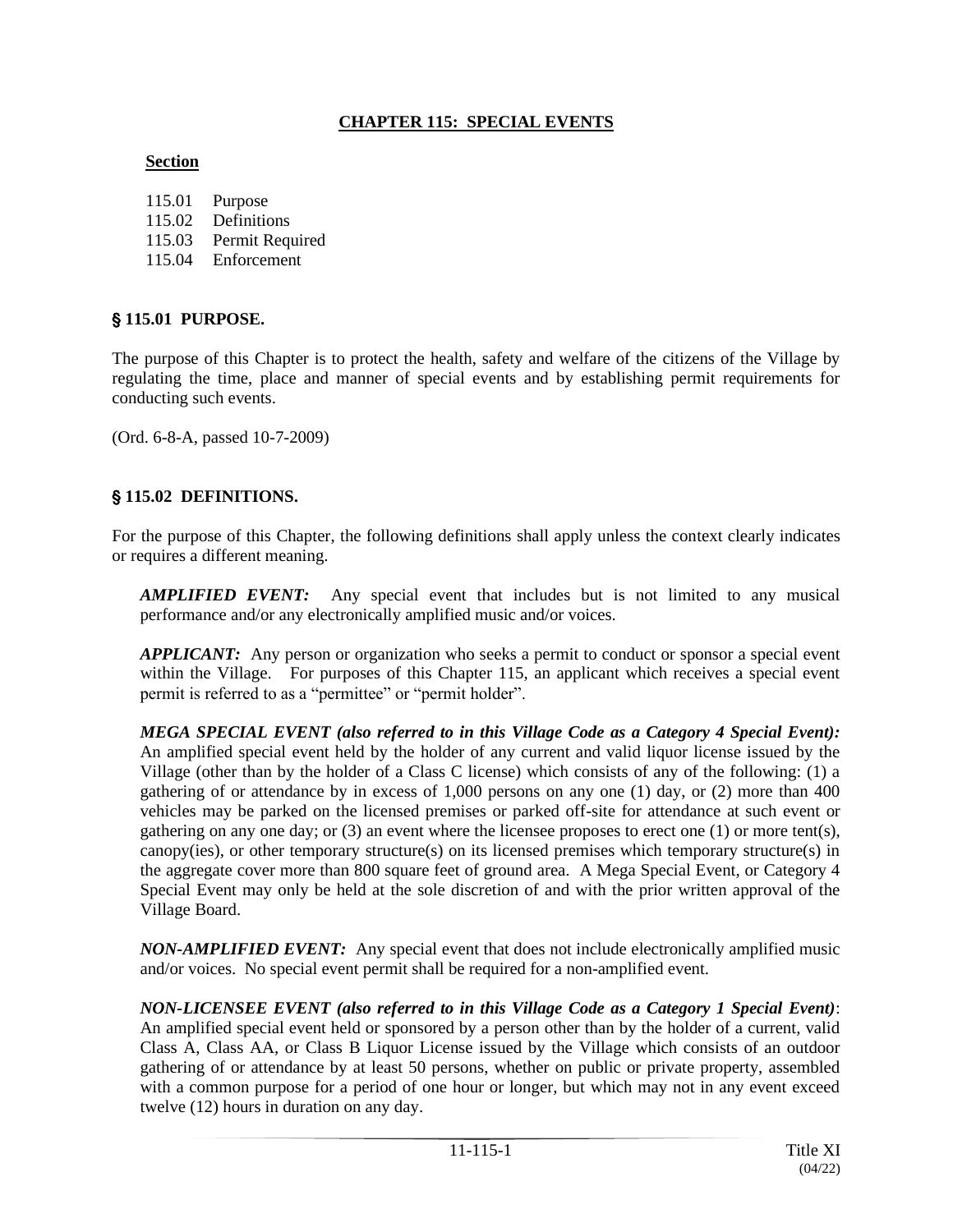*OFF-SEASON SPECIAL EVENT (also referred to in this Village Code as a Category 3 Special Event)*: An amplified special event held at a time other than during the special event season as defined in this Section by the holder of any current, valid liquor license issued by the Village (other than by the holder of a Class C license), which consists of an out-of-doors gathering of or attendance by not more than 1,000 persons on any one day.

*OUTDOOR or OUT OF DOORS*: For the purposes of this Chapter, the term "outdoor" and/or "out of doors" shall mean a location not fully enclosed by a permanent structure. Without limiting the foregoing, the term "outdoors" or "out of doors" shall include but not be limited to a location on or within any porch, deck, truck*,* trailer, tent, canopy, boat, dock, raft, pier, or other location lacking one or more permanent wall(s) or lacking a roof or part of a roof or on or within any other temporary structure.

**SEASON** (relative to Seasonal Special Events): That period or those periods or day(s) of each calendar year when Seasonal Special Events may be held which consists of that period between April 1 through and including October 31 of each year.

*SEASONAL SPECIAL EVENT (also referred to in this Village Code as a Category 2 Special Event*): An amplified special event held by the holder of any current, valid liquor license issued by the Village (other than by the holder of a Class C license), which consists of an out-of-doors gathering of or attendance by not more than 1,000 persons on any one day, which special event is held in the special event season which is defined in this Section as between April 1 through and including October 31 of each year.

*VILLAGE*: The Village of Port Barrington, Lake and McHenry Counties, Illinois.

(Ord. 6-8-A, passed 10/7/2009; Amd. Ord. 2019-09-03, passed 09/18/2019; Amd. Ord. 2022-04-03, passed 04/20/2022)

# ' **115.03 PERMIT REQUIRED.**

No person shall hold, conduct, or sponsor a special event within the Village unless a permit for such special event has been specifically approved in advance by the Village Board for any such event upon timely written application made to the Village and the payment to the Village of the required nonrefundable permit fee and a deposit for the estimated cost of any special services determined by the Village to be necessary and required for such special event, provided, however, no special event permit shall be required for a non-amplified event.

(A) Application for permit*.* Each written application for a special event permit must be made at least 30 days in advance of the event's proposed date in a form prescribed by the Village Clerk. This application period shall not begin to run until a complete application has been filed with the Village. A nonrefundable fee and a deposit for Village expenses, as established by the Village Board from time to time, as respectively set forth in Paragraph 115.03(G) and (H) below, shall be paid to the Village along with the completed application form. In addition to the fee, the applicant shall pay all additional costs incurred by the Village as a direct result of the special event. Failure to provide a complete application or to pay the required fee and deposit, as herein required, is shall be a sufficient reason to deny, suspend, or revoke the special event permit.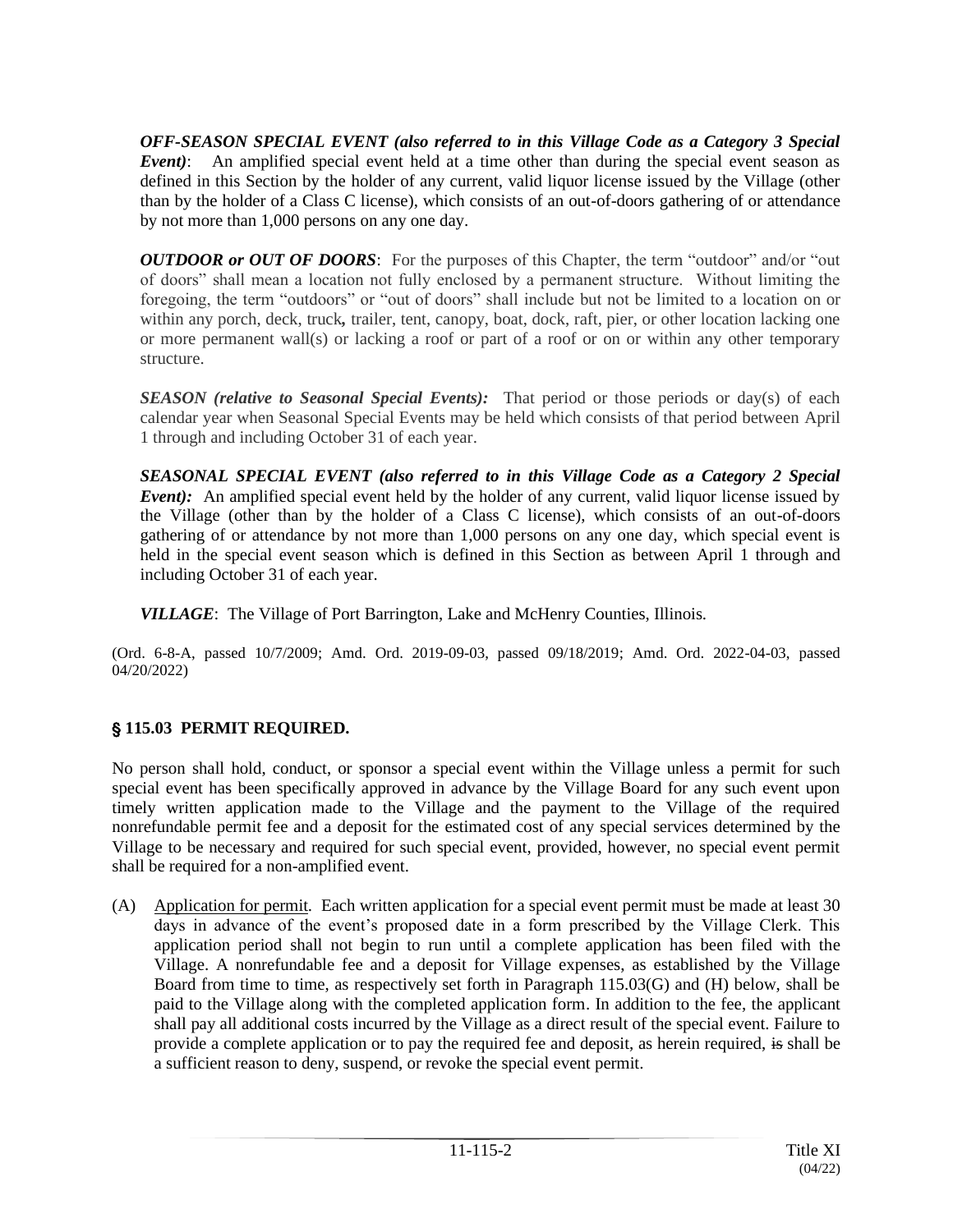- (B) Issuance of Permit, Conditions*.* Special event permits will be issued only upon approval by the Village Board. The Village Board may attach reasonable conditions to the permit as are deemed necessary to protect the health, safety and welfare of the community and of event participants. Such conditions may relate to any of the following:
	- (1) Location and hours during which the event may be held;
	- (2) Sanitation and the availability of potable water;
	- (3) Security and crowd management;
	- (4) Adequate parking and traffic control issues, including but not limited to providing a parking plan for the Village Board's prior approval, if required by the Village Board, which plan shall include any off-site special event parking approved by the Village Board and any related temporary directional signage;
	- (5) Emergency and medical services;
	- (6) Clean-up of premises and surrounding area of related trash and the proper disposal thereof;
	- (7) Insurance;
	- (8) Lighting;
	- (9) Fire and EMS services and other safety issues;
	- (10) Temporary barricades and fencing;
	- (11) Removal of advertising/promotional materials;
	- (12) Noise control measures as approved by the Village Board which shall be specified in the Special Event Permit;
	- (13) Hours of alcohol consumption;
	- (14) Temporary directional signage;
	- (15) A written emergency action for such events, including but not limited to such events as  $tornado(s)$ , severe weather conditions,  $flood(s)$ , or  $fire(s)$ ;
	- (16) Advance notification of residents and/or of businesses;
	- (17) Any other conditions which the Board deems necessary to protect the public health, safety, and welfare of the Village and its residents.
	- (18) No holder of a special event permit shall permit or allow the attendance at such event to exceed the maximum number of persons permitted by such a special event permit and/or as specified pursuant to this Code.
	- (19) No holder or sponsor of a special event shall permit or allow the occupancy of any building or temporary structure(s) used for such special event to exceed the maximum permitted occupancy of such building or temporary structure(s) as determined by the applicable fire protection district.
	- (20) The location of any temporary structure used at a special event shall be approved in writing in advance by the applicable fire protection district.
- (C) Exceptions to the Permit Requirement*.* The permit requirement contained in this Chapter does not apply to the following:
	- (1) Special events sponsored and managed by the Village or Village Rec Committee;
	- (2) Funerals and funeral processions;
	- (3) Events on the grounds of any school, community center, museum, place of worship, conference center, stadium, athletic field, arena, auditorium or similar place of assembly when used for regularly established assembly purposes.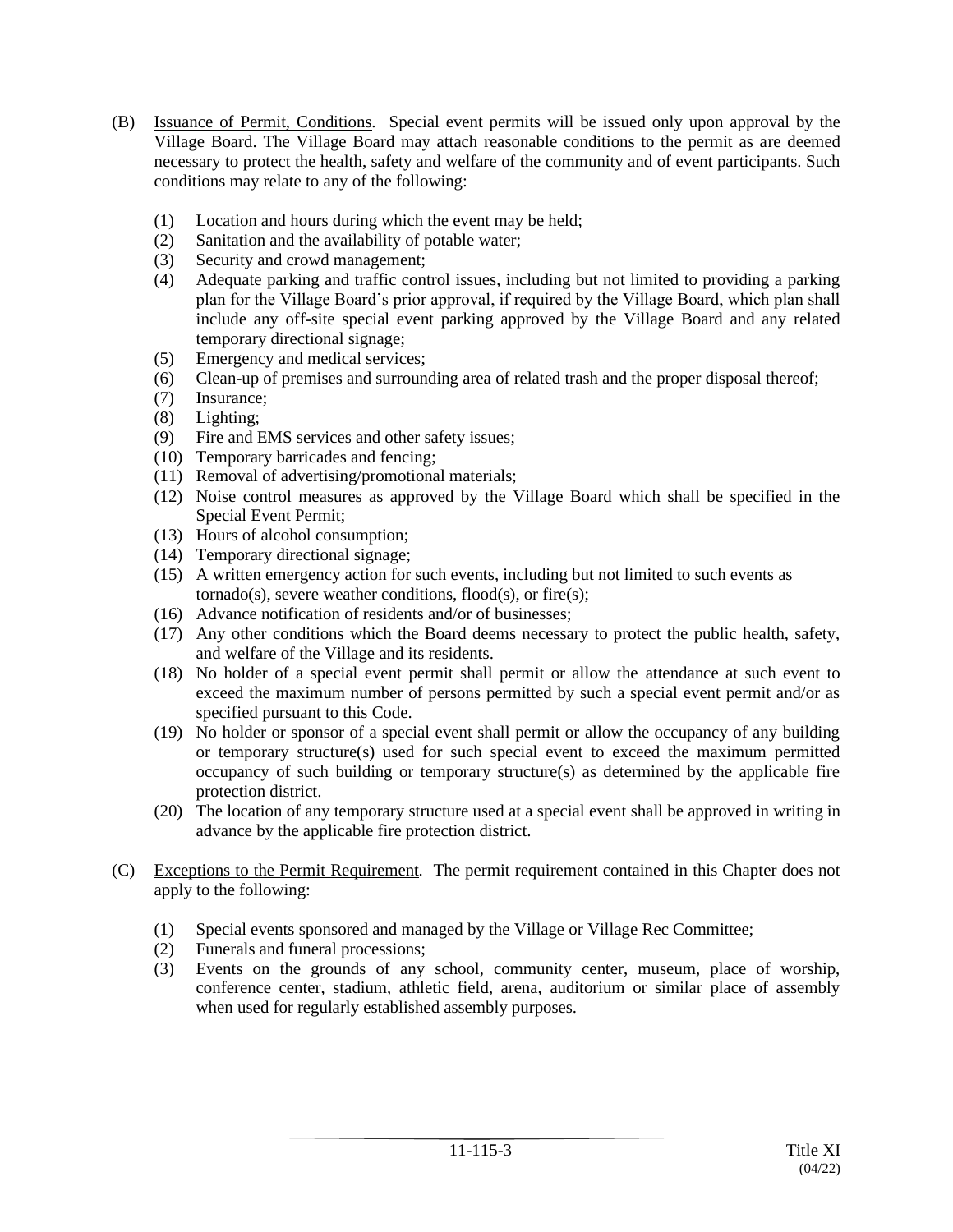- (D) Restriction on Number of Special Events*:*
	- (1) No more than four (4) Category 1 Non-Licensee Special Events shall be permitted by any one permittee or at any one location in any one calendar year.
	- (2) There shall be no limit on the number of amplified Category 2 Seasonal Special Events which may be held by the holder of any Class A, Class AA, or Class B Liquor License in the same season as defined in this Chapter.
	- (3) No holder of any Class A, Class AA, or Class B Village Liquor License shall hold more than a total of seven (7) Category 3 Off-Season Special Events or Category 4 Mega Special Events in any calendar year.
	- (4) Notwithstanding the provisions of Paragraph D(3) above, Mega Special Events, or Category 4 amplified Special Events, may only be held at the sole discretion of the Village Board and, in any event, only if the Village Board finds that all of the conditions of such a Special Event Permit are met and that the public health, safety, and welfare are adequately protected.
- (E) Denial of Application*.* A permit may be denied based upon a determination that:
	- (1) The event would endanger public health or safety;
	- (2) The event would unreasonably inconvenience the general public;
	- (3) The event would unreasonably infringe upon adjacent property owners' rights;
	- (4) The event would conflict with another proximate event or interfere with construction or maintenance work;
	- (5) There are not sufficient safety personnel or other necessary staff to accommodate the event;
	- (6) The applicant has violated one or more condition(s) of this Chapter or has violated a special event permit issued pursuant to this Chapter to the applicant within the last 12 months;
	- (7) The applicant has failed to present acceptable evidence of compliance with statutory workers' compensation insurance requirements.
	- (8) Other issues in the public interest were identified by the Village Board.
	- (9) Any violation(s) of this Village Code which presently exist on property which is or will be the special event site location.
	- (10) The applicant has or owes any debt(s) due and owing to the Village.

#### (F) Indemnification and Insurance*.*

- (1) As a condition precedent to the Village's issuance of a Special Event Permit, the applicant and the proposed holder of any Village of Port Barrington Special Event Permit, for a Category 2, 3, or 4 Special Event are required to and shall agree in writing to defend, indemnify and hold the Village, its officers, employees, and agents harmless, to the greatest extent permitted by law, from any liability, claim, damages, costs, judgments, or expenses, including attorney's fees, resulting directly or indirectly from any act and/or omission(s) or any negligent act or omission, or any willful conduct of the special event applicant/permittee, or of the officers, employees, and/or agents of the applicant/permittee, arising out of, related to, and/or by reason of the Special Event or the activities authorized by such Special Event Permit and against all loss caused in any way by reason of and/or as a result of the failure of the applicant/permittee to fully perform all obligations under this Chapter, and/or any failure to comply with all of the conditions of the Special Event Permit in question, and/or for the failure to otherwise comply with any other applicable provisions of this Code.
- (2) As a condition precedent to the Village's issuance of a permit for a Category 2, 3, or 4 Special Event conducted within the Village, the applicant and proposed permit holder shall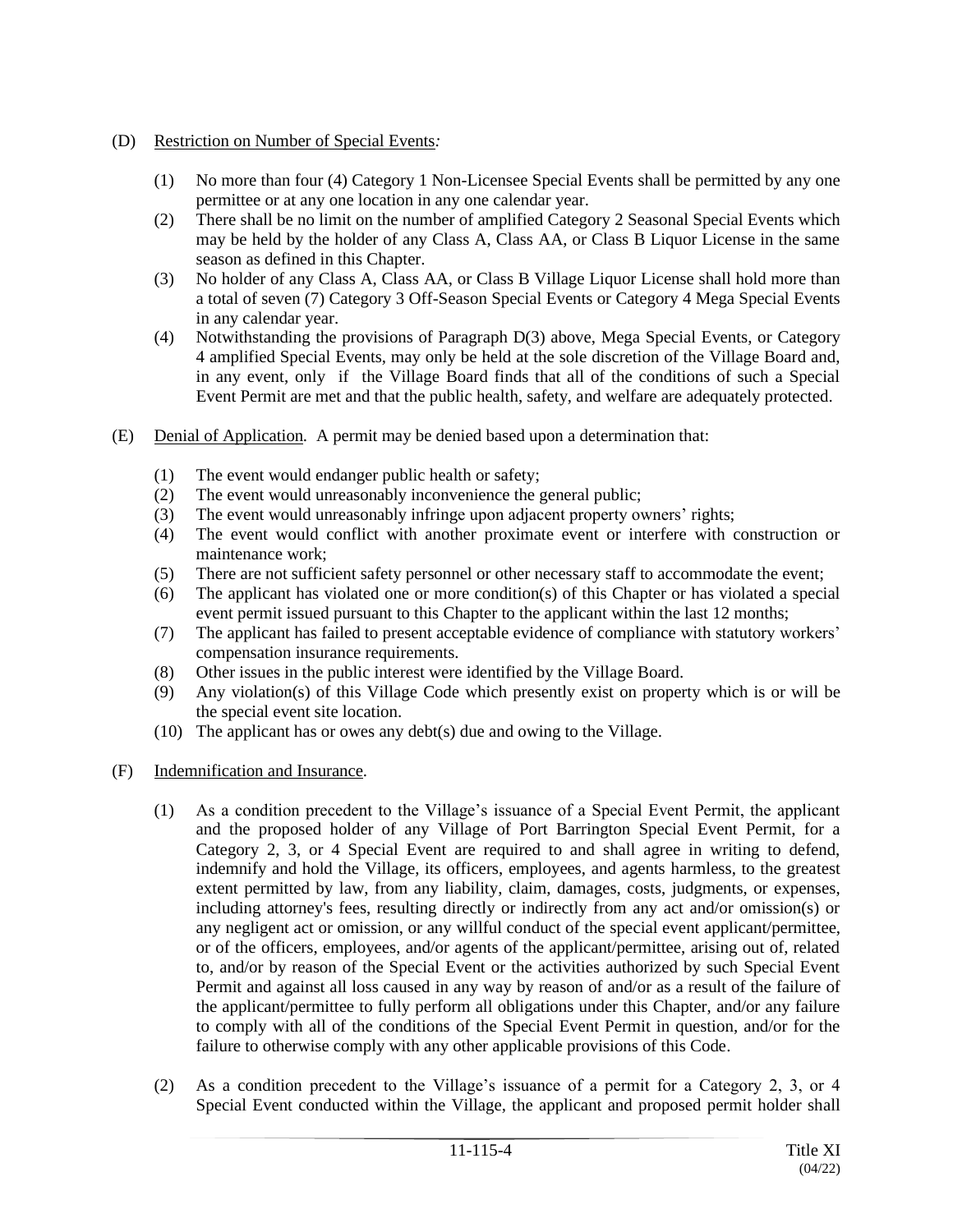provide to the Village a public liability insurance policy naming the Village and its officers, employees, and agents as additional insureds with limits of not less than \$1,000,000 per occurrence for any property damage and/or for any personal injury and/or loss of life and not less than \$2,000,000 in the aggregate.

(G) Fees for Special Event Permits: In addition to any deposit(s) which may be required for the conduct of a Category 1, 2, 3, or 4 Special Event, the nonrefundable fees for the Special Event Permits required by this Chapter 115 shall be as follows:

| (1) Category 1: Non-Licensee Special Events: |            | 50.00 per Special Event                                                                                                 |
|----------------------------------------------|------------|-------------------------------------------------------------------------------------------------------------------------|
| (2) Category 2: Seasonal Special Events:     | 50.00      | per Special Event, or<br>\$1,750.00 for unlimited Seasonal Special<br>Events during the entire<br>Special Event Season* |
| (3) Category 3: Off-Season Special Events:   | 50.00      | per Special Event                                                                                                       |
| (4) Category 4: Mega Special Events:         | \$1,750.00 | per Special Event                                                                                                       |

\*This \$1,750.00 per season permit does not apply to or include Mega Special Events, which shall require a separate \$1,750.00 fee for each event.

Notwithstanding anything contained in this Paragraph G to the contrary, for a Special Event held by a licensee intended to support one or more charitable  $501(c)(3)$  organization(s) or to support one or more governmental organization(s) ("qualifying organization"), the Board of Trustees, at its sole discretion, and after reviewing the amount of special event revenue which has been paid or donated by the licensee to such qualifying organization(s) from the proceeds of such special event, may refund to the licensee all or some part of the special event fees for such event.

(H) Reimbursement to Village for Special Services: In addition to the payment of all fees for permits or licenses otherwise required by this Village Code, when any applicant proposes to hold, conduct, or sponsor a special event of Category 2, 3, or 4 which will require special services to be rendered by or provided by the Village to meet needs or conditions which may arise from or which may be related to such a special event, whether or not the conduct of such activity requires a special event permit and/or other license(s) by this Village Code, then it shall be the duty of such applicant to procure from each Village department requested or required to provide such services and/or from any entity under contract with the Village to provide the requested and/or required services to the Village, an estimate of the expense which may be incurred by the Village in rendering and/or providing such services, and prior to the issuance of any permit or license or the rendering and/or providing of any Village services in connection therewith, the applicant shall deposit with the Village Treasurer a sum of money equal to the amount of the estimated expenses. If the actual expenses incurred by the Village equal or exceed the sum so deposited by the applicant, the sum so deposited by the applicant shall become the property of the Village and the applicant shall be required to further reimburse the Village for any additional expense(s) incurred by the Village in excess of the applicant's deposit(s), and if the actual expenses incurred by the Village are less than the sum so deposited, to the extent of such actual expenses, the remaining money so deposited shall become the property of the Village and the balance shall be refunded to the applicant.

(Ord. 6-8-A, passed 10-7-2009; Amd. Ord. 2019-09-03, passed 09/18/2019; Amd. Ord. 2022-04-03, passed 04/20/2022) Penalty, see § 10.99